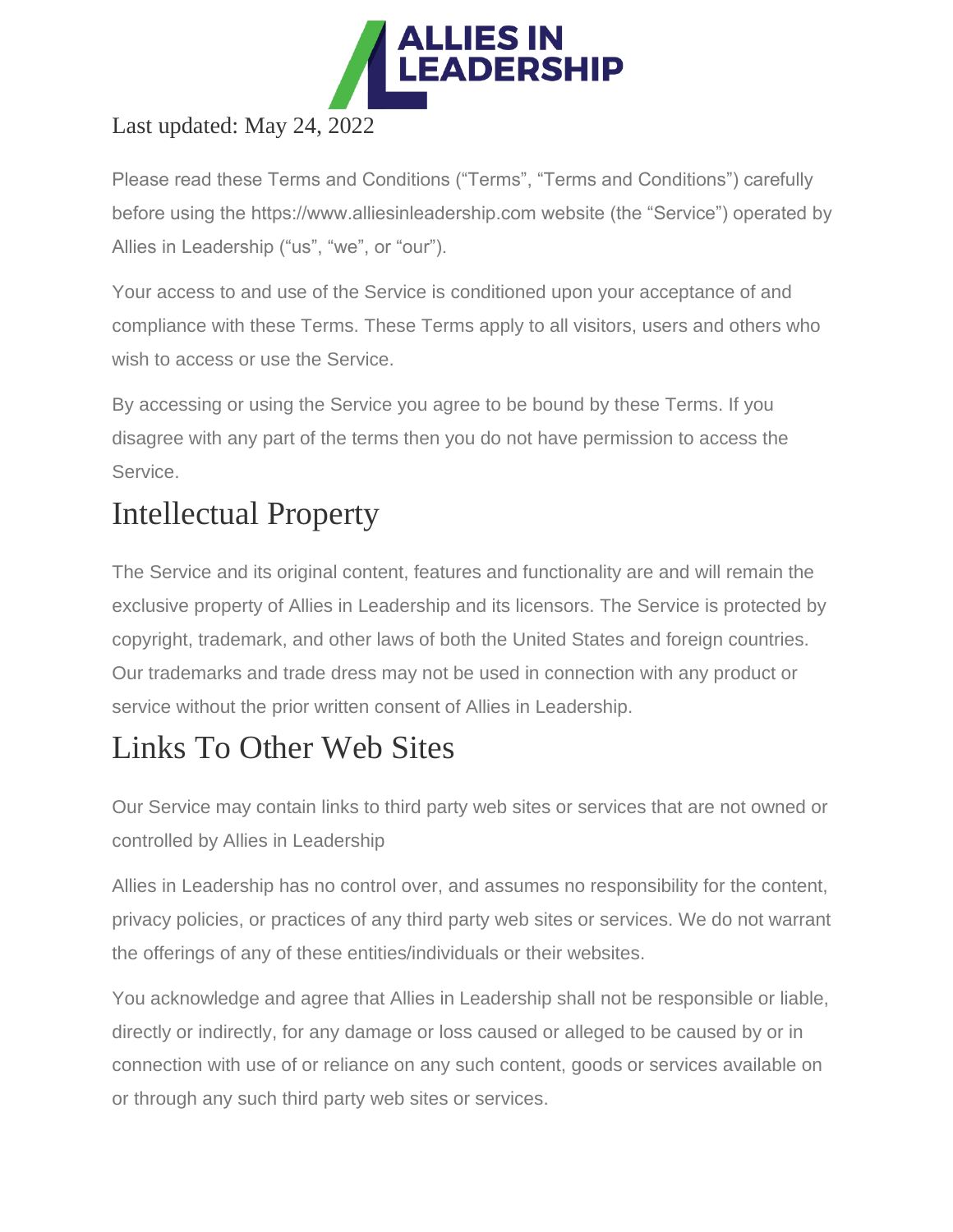We strongly advise you to read the terms and conditions and privacy policies of any third party web sites or services that you visit.

#### Termination

We may terminate or suspend your access to the Service immediately, without prior notice or liability, under our sole discretion, for any reason whatsoever and without limitation, including but not limited to a breach of the Terms.

All provisions of the Terms which by their nature should survive termination shall survive termination, including, without limitation, ownership provisions, warranty disclaimers, indemnity and limitations of liability.

## Indemnification

You agree to defend, indemnify and hold harmless Allies in Leadership and its licensee and licensors, and their employees, contractors, agents, officers and directors, from and against any and all claims, damages, obligations, losses, liabilities, costs or debt, and expenses (including but not limited to attorney's fees), resulting from or arising out of a) your use and access of the Service, or b) a breach of these Terms.

## Limitation Of Liability

In no event shall Allies in Leadership, nor its directors, employees, partners, agents, suppliers, or affiliates, be liable for any indirect, incidental, special, consequential or punitive damages, including without limitation, loss of profits, data, use, goodwill, or other intangible losses, resulting from (i) your access to or use of or inability to access or use the Service; (ii) any conduct or content of any third party on the Service; (iii) any content obtained from the Service; and (iv) unauthorized access, use or alteration of your transmissions or content, whether based on warranty, contract, tort (including negligence) or any other legal theory, whether or not we have been informed of the possibility of such damage, and even if a remedy set forth herein is found to have failed of its essential purpose.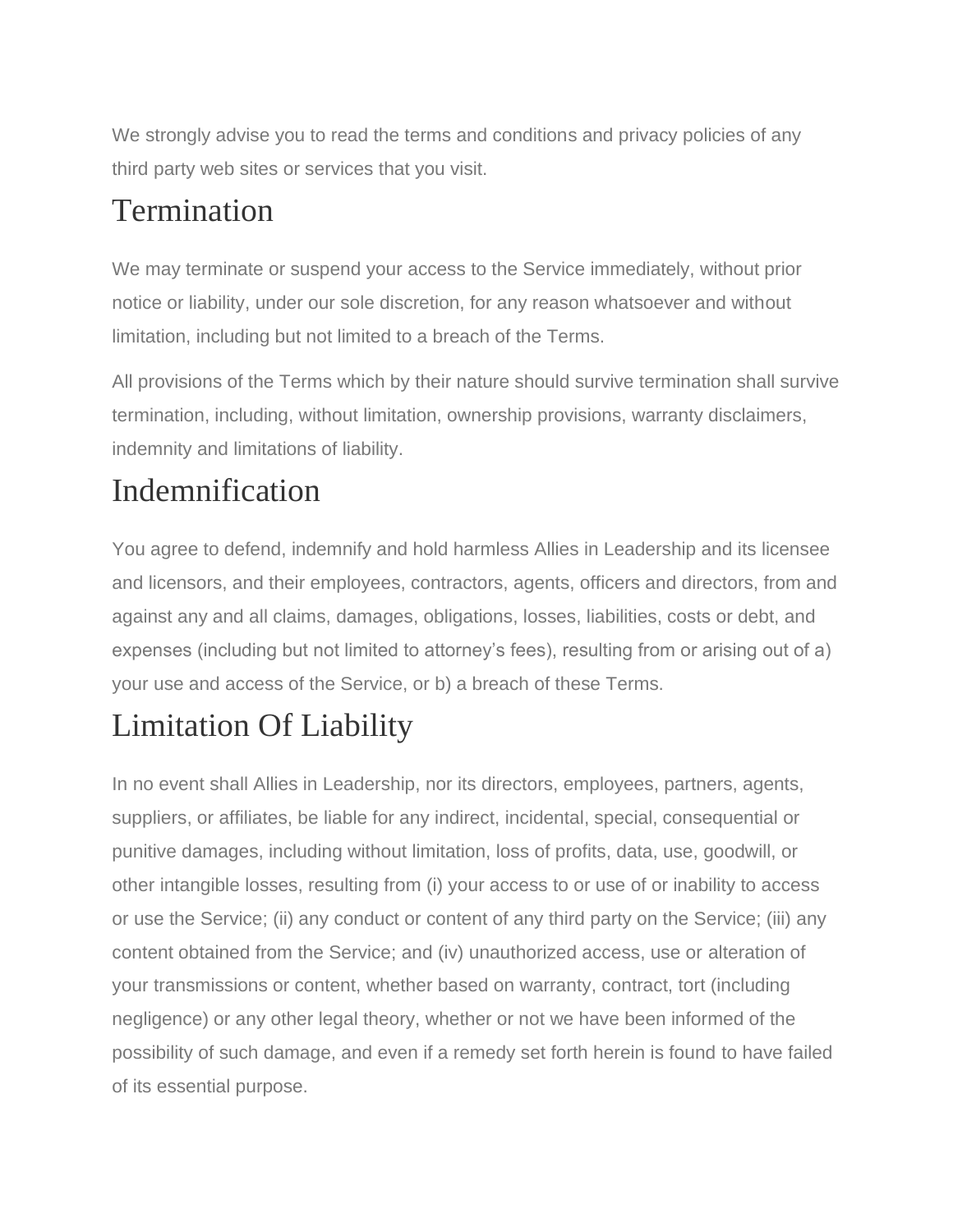#### Disclaimer

Your use of the Service is at your sole risk. The Service is provided on an "AS IS" and "AS AVAILABLE" basis. The Service is provided without warranties of any kind, whether express or implied, including, but not limited to, implied warranties of merchantability, fitness for a particular purpose, non-infringement or course of performance.

Allies in Leadership its subsidiaries, affiliates, and its licensors do not warrant that a) the Service will function uninterrupted, secure or available at any particular time or location; b) any errors or defects will be corrected; c) the Service is free of viruses or other harmful components; or d) the results of using the Service will meet your requirements.

## Exclusions

Some jurisdictions do not allow the exclusion of certain warranties or the exclusion or limitation of liability for consequential or incidental damages, so the limitations above may not apply to you.

#### Governing Law

These Terms shall be governed and construed in accordance with the laws of Florida, United States, without regard to its conflict of law provisions.

Our failure to enforce any right or provision of these Terms will not be considered a waiver of those rights. If any provision of these Terms is held to be invalid or unenforceable by a court, the remaining provisions of these Terms will remain in effect. These Terms constitute the entire agreement between us regarding our Service, and supersede and replace any prior agreements we might have had between us regarding the Service.

# Changes

We reserve the right, at our sole discretion, to modify or replace these Terms at any time. If a revision is material we will provide at least 30 days notice prior to any new